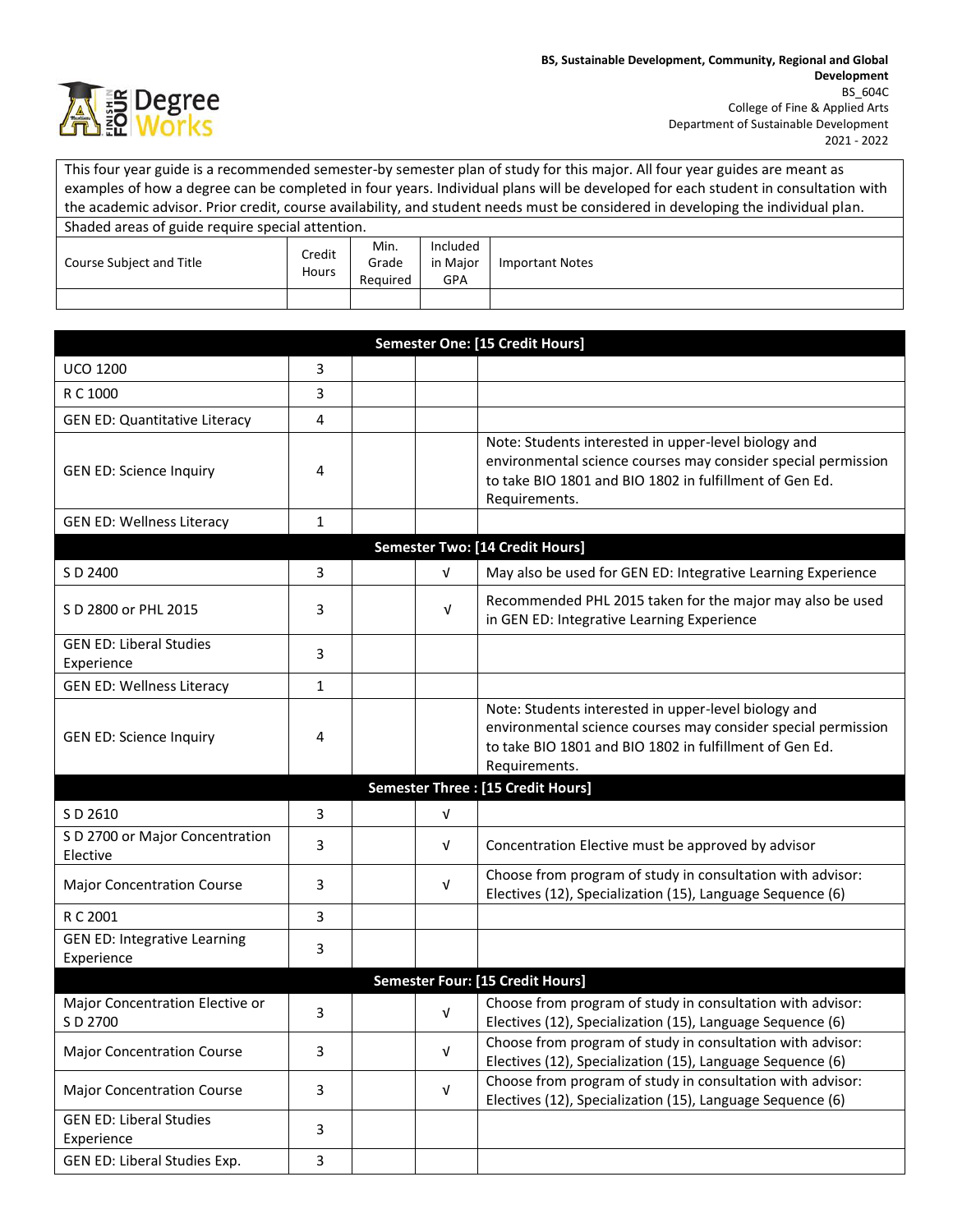

This four year guide is a recommended semester-by semester plan of study for this major. All four year guides are meant as examples of how a degree can be completed in four years. Individual plans will be developed for each student in consultation with the academic advisor. Prior credit, course availability, and student needs must be considered in developing the individual plan. Shaded areas of guide require special attention.

| Shaaca arcas or galac regaine special attention. |                 |          |          |                        |
|--------------------------------------------------|-----------------|----------|----------|------------------------|
| Course Subject and Title                         | Credit<br>Hours | Min.     | Included |                        |
|                                                  |                 | Grade    | in Major | <b>Important Notes</b> |
|                                                  |                 | Reauired | GPA      |                        |
|                                                  |                 |          |          |                        |

| <b>Semester Five: [15 Credit Hours]</b>      |                                   |            |                                                                                                                          |  |  |  |
|----------------------------------------------|-----------------------------------|------------|--------------------------------------------------------------------------------------------------------------------------|--|--|--|
| S D 3700                                     | 3                                 | $\sqrt{ }$ |                                                                                                                          |  |  |  |
| S D 3800                                     | 3                                 | $\sqrt{ }$ | <b>WID</b>                                                                                                               |  |  |  |
| <b>Major Concentration Course</b>            | 3                                 | V          | Choose from program of study in consultation with advisor:<br>Electives (12), Specialization (15), Language Sequence (6) |  |  |  |
| <b>Major Concentration Course</b>            | 3                                 | $\sqrt{ }$ | Choose from program of study in consultation with advisor:<br>Electives (12), Specialization (15), Language Sequence (6) |  |  |  |
| <b>Major Concentration Course</b>            | 3                                 | $\sqrt{ }$ | Choose from program of study in consultation with advisor:<br>Electives (12), Specialization (15), Language Sequence (6) |  |  |  |
| <b>Semester Six: [15 Credit Hours]</b>       |                                   |            |                                                                                                                          |  |  |  |
| S D 3375                                     | 3                                 | $\sqrt{ }$ |                                                                                                                          |  |  |  |
| SD 3475                                      | 3                                 | $\sqrt{ }$ |                                                                                                                          |  |  |  |
| <b>GEN ED: Liberal Studies</b><br>Experience | 3                                 |            |                                                                                                                          |  |  |  |
| <b>Free Elective</b>                         | 3                                 |            |                                                                                                                          |  |  |  |
| <b>Free Elective</b>                         | 3                                 |            |                                                                                                                          |  |  |  |
|                                              | Semester Seven: [15 Credit Hours] |            |                                                                                                                          |  |  |  |
| S D 3100                                     | 3                                 | $\sqrt{ }$ |                                                                                                                          |  |  |  |
| S D 4401                                     | 3                                 | $\sqrt{ }$ |                                                                                                                          |  |  |  |
| <b>Major Concentration Course</b>            | 3                                 | V          | Choose from program of study: Electives (12), Specialization<br>(15), Language Sequence (6)                              |  |  |  |
| <b>Major Concentration Course</b>            | 3                                 | V          | Choose from program of study: Electives (12), Specialization<br>(15), Language Sequence (6)                              |  |  |  |
| Free Elective or Thesis/Project              | 3                                 |            | Thesis/Project is not required and must be approved by an<br>advisor                                                     |  |  |  |
| Semester Eight: [16 Credit Hours]            |                                   |            |                                                                                                                          |  |  |  |
| S D 4550                                     | 3                                 | $\sqrt{ }$ | CAP                                                                                                                      |  |  |  |
| <b>Major Concentration Course</b>            | 3                                 | $\sqrt{ }$ | Choose from program of study: Electives (12), Specialization<br>(15), Language Sequence (6)                              |  |  |  |
| <b>Free Elective</b>                         | 3                                 |            |                                                                                                                          |  |  |  |
| <b>Free Elective</b>                         | 3                                 |            |                                                                                                                          |  |  |  |
| <b>Free Elective</b>                         | $\mathbf{1}$                      |            |                                                                                                                          |  |  |  |
| Free Elective or Thesis/Project              | 3                                 |            | Thesis/Project is not required and must be approved by an<br>advisor                                                     |  |  |  |